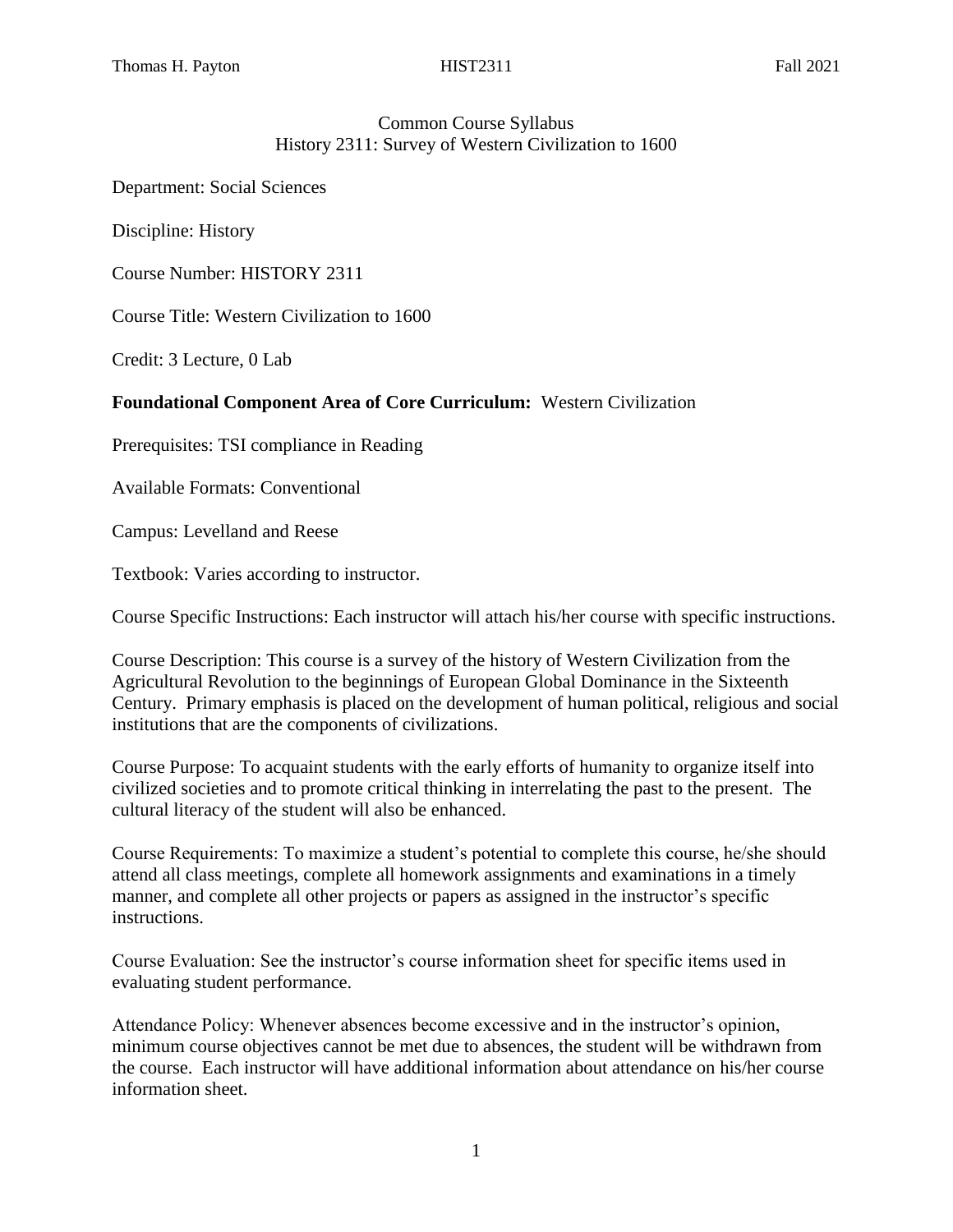Student Learning Outcomes:

Students who have completed this course will be expected to:

Demonstrate knowledge and understanding of major issues in the history of Western Civilization.

Demonstrate knowledge and understanding of cause and effect of major events of the past and examine the interrelation of external and internal forces that shape Western Civilization.

Understand the nature of history as a fundamental subject in the study of humanity.

Evaluate the diversity of interpretations of the past and the quality of evidence for that interpretation.

Tolerate ambiguity in explanations of the past and realize that historical explanations will often be complex and tentative.

Apply historical knowledge with caution to current events, seeing common threads of development of the past with the present.

Through course assignments, papers, activities, and assessments, students will:

Demonstrate the ability to read and write clearly and concisely,

Value diversity and differences in people,

Explore relationships of ideas and see their similarities and differences,

Gain a basic understanding of the career fields related in the major,

Assimilate and synthesize information,

Integrate ideas across the curricula, and

Interrelate the past to the present.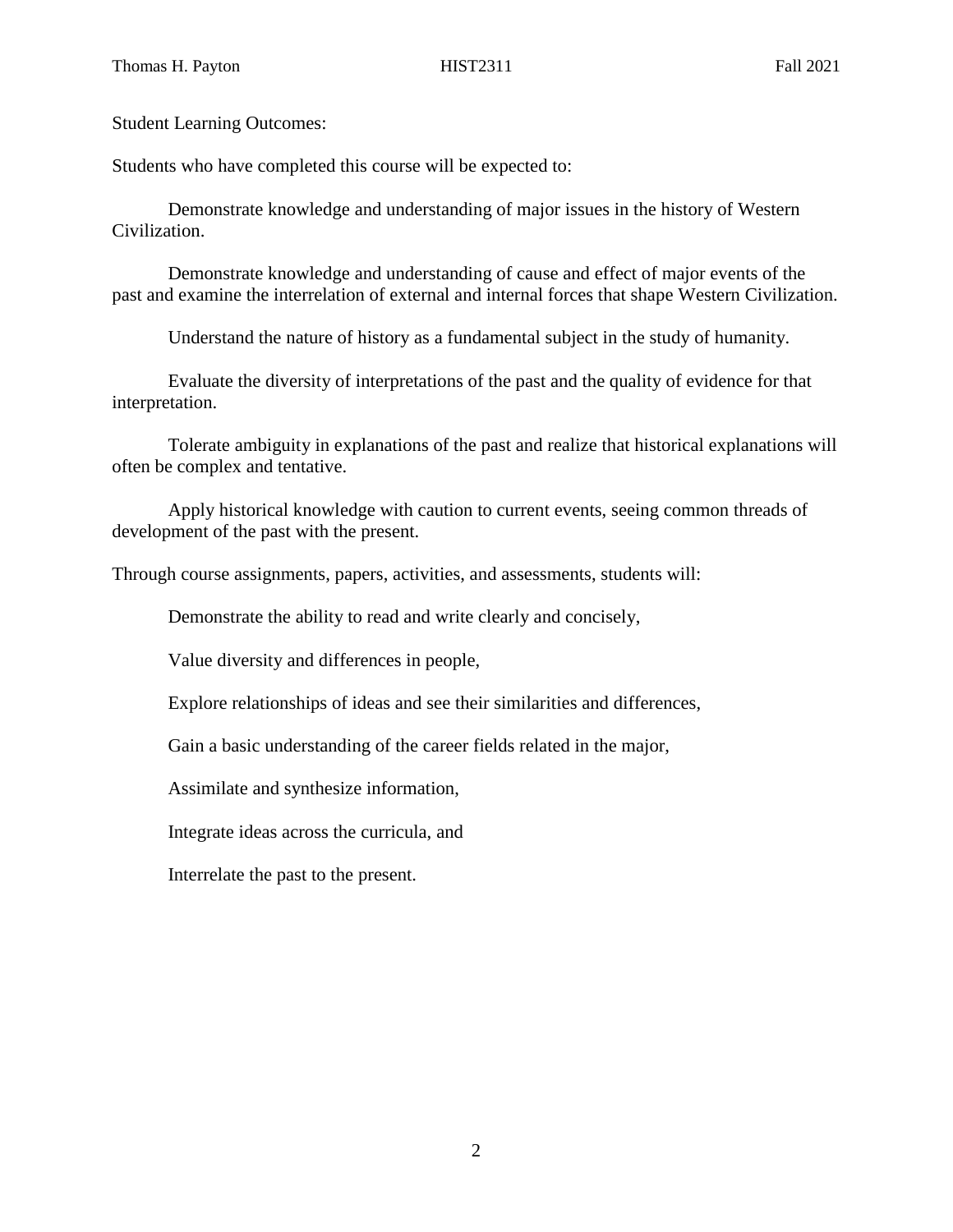# Classroom Syllabus Term: Fall 2020

## I. Course: HIST 2311: Western Civilizations to 1600

a. Description: This course is a survey of the history of what is termed "western civilization" from pre-history to the 1600s. The course may examine such topics as the major cultural, economic, diplomatic, political, religious and social trends as well as how they result in the rise and fall of various civilizations during this period. The overall emphasis will be on understanding and interpreting history more than just the memorization of dates.

| П. | Instructor:   | Thomas H. Payton                                            |
|----|---------------|-------------------------------------------------------------|
|    | Office:       | Reese Center, Building #3, Room #318C                       |
|    | Phone:        | 806-894-9611, ext. 2908                                     |
|    | Office hours: | As posted on office door or by appointment                  |
|    | E-mail:       | tpayton@southplainscollege.edu                              |
|    | Website:      | http://www.southplainscollege.edu/faculty/payton-thomas.php |

- III. General Course Requirements: Textbook: Western Civilizations: Their History and Their Culture, Vol. 1, Brief 4<sup>rd</sup> Edition. Cole, Symes, Coffin and Stacey, ISBN 978-0-393-26533-0. Additional reading materials may be recommended from time to time during the course but not generally required.
- IV. Attendance Policy: Regular attendance is very important in this course. A STUDENT IS RESPONSIBLE FOR INITIATING THEIR OWN WITHDRAWAL FROM THE COURSE, if that becomes necessary. If a student is administratively withdrawn from the class, the grade appearing on the transcript will be, at the instructor's discretion, an 'X' or an 'F'. **Administrative withdrawal may occur if the student has missed four or more classes or if the instructor feels that the objects of the class will not be met because of excessive absences from this class.** Note that each absence reduces your final grade potential. It is the student's responsibility to contact the instructor concerning absences. Each absence will count 0 or 10 points off, as discussed in class, depending upon timeliness with which the instructor is contacted and the reason for the absence. For example quarantine due to Covid exposure will NOT result in lost points for attendance, though the student will be required to contact the instructor in a timely manner and make up any missed work. However a student who misses class for no clear or responsible reason (as determined by the instructor) and/or does not contact the instructor in a timely manner will lose the full 10 points**. Note: The instructor is generally unable to return calls to long distance phone numbers.**

Special Pandemic Note: If classes get moved online for any reason including pandemic, it will continue through a mix of email, Blackboard postings and video conferences unless otherwise directed. The extent of use of each and final implementation will be determined at the time based upon circumstances at that point. Be sure you have working SPC email!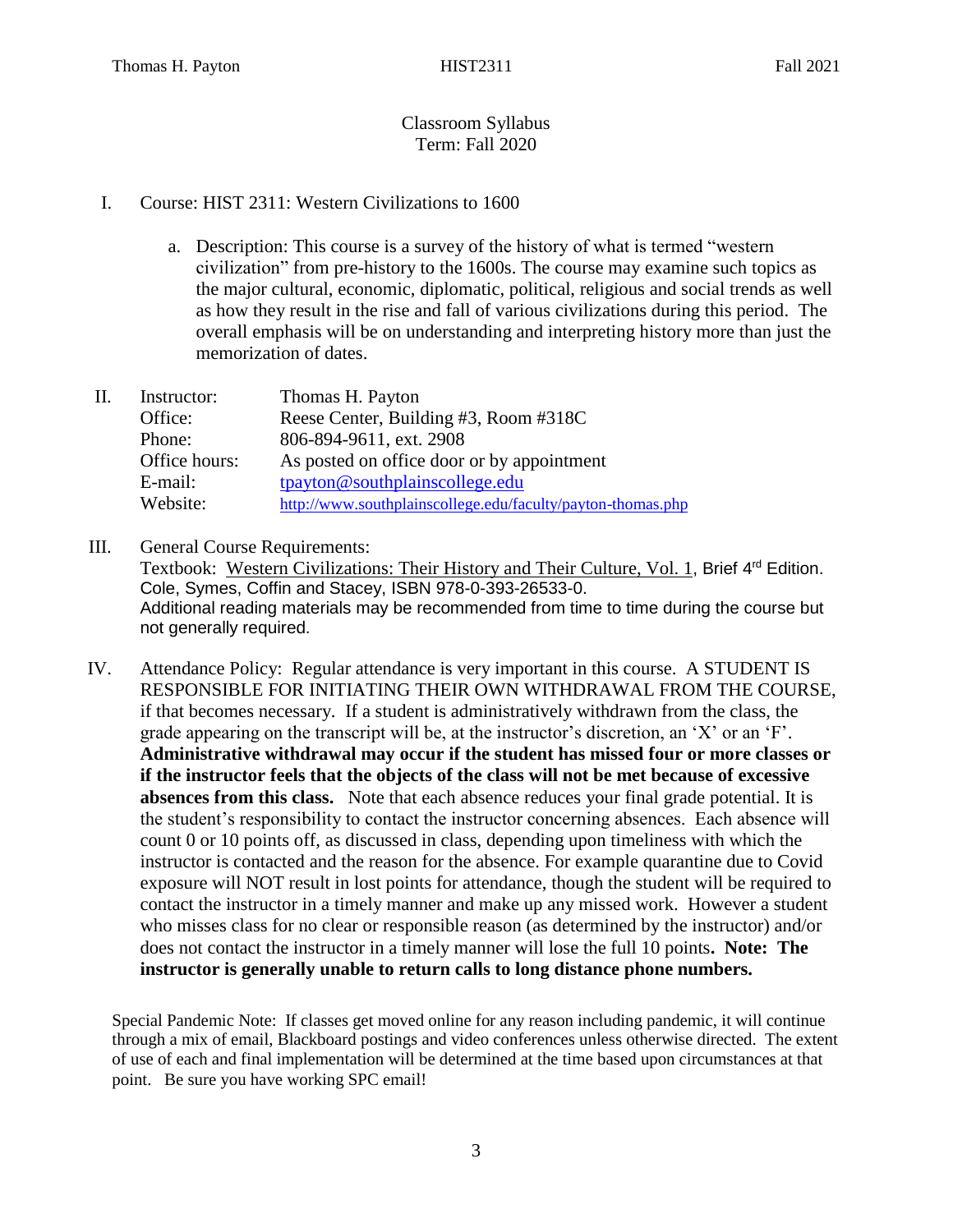Related to this: If you are experiencing any of the following symptoms please do not attend class and either seek medical attention or get tested for COVID-19.

- Cough, shortness of breath, difficulty breathing
- Fever or chills
- Muscles or body aches
- Vomiting or diarrhea
- New loss of taste and smell

Please also notify DeEtte Edens, BSN, RN, Associate Director of Health & Wellness, at [dedens@southplainscollege.edu](mailto:dedens@southplainscollege.edu) or 806-716-2376.

V. Examination Policy: There will be four (4) major tests given, of which the lowest grade will be dropped. Because one test will be dropped in any case, no makeups are allowed except in rare and extreme cases (at the discretion of the instructor) or as required due to an accommodation (see *Accommodations* below).

## VI. Grading Policy:

There is a total of 600 points possible for the course. Grades will be determined as follows:

| Discussion posts $(12 \& 10 \text{ points each})$          |    |  |
|------------------------------------------------------------|----|--|
| Exams (4, but I drop lowest, so $3 \& 100$<br>points each) |    |  |
| Project                                                    |    |  |
| Attendance (10 points off each absence, if<br>appropriate) | 60 |  |
| <b>Total Points</b>                                        |    |  |

I will grade on the following scale (normal rounding rules apply):

| $600 - 537(100\% - 90\%)$       |  |
|---------------------------------|--|
| 536 - 477 pts (89%-80%)         |  |
| 476 - 417 pts (79%-70%)         |  |
| 416 - 357 pts $(69\% - 59.5\%)$ |  |
| $356 - 0$ pts $(59.49\% - 0\%)$ |  |

Participation points will be assigned in class based upon discussion postings submitted by the start of each chapter. Each student will be required to submit a minimum of 12 postings (at least 1 each for 12 different chapters or sections – see Rules at end for clarification) during the semester based upon the reading. Further requirements and clarifications will be provided in class (see also rules on last page of syllabus). Any posting not meeting these requirements will NOT count towards the 12 needed to successfully complete this assignment. These 12 postings will be worth 120 points total. Participation in the classroom is also expected and will contribute to the final grade.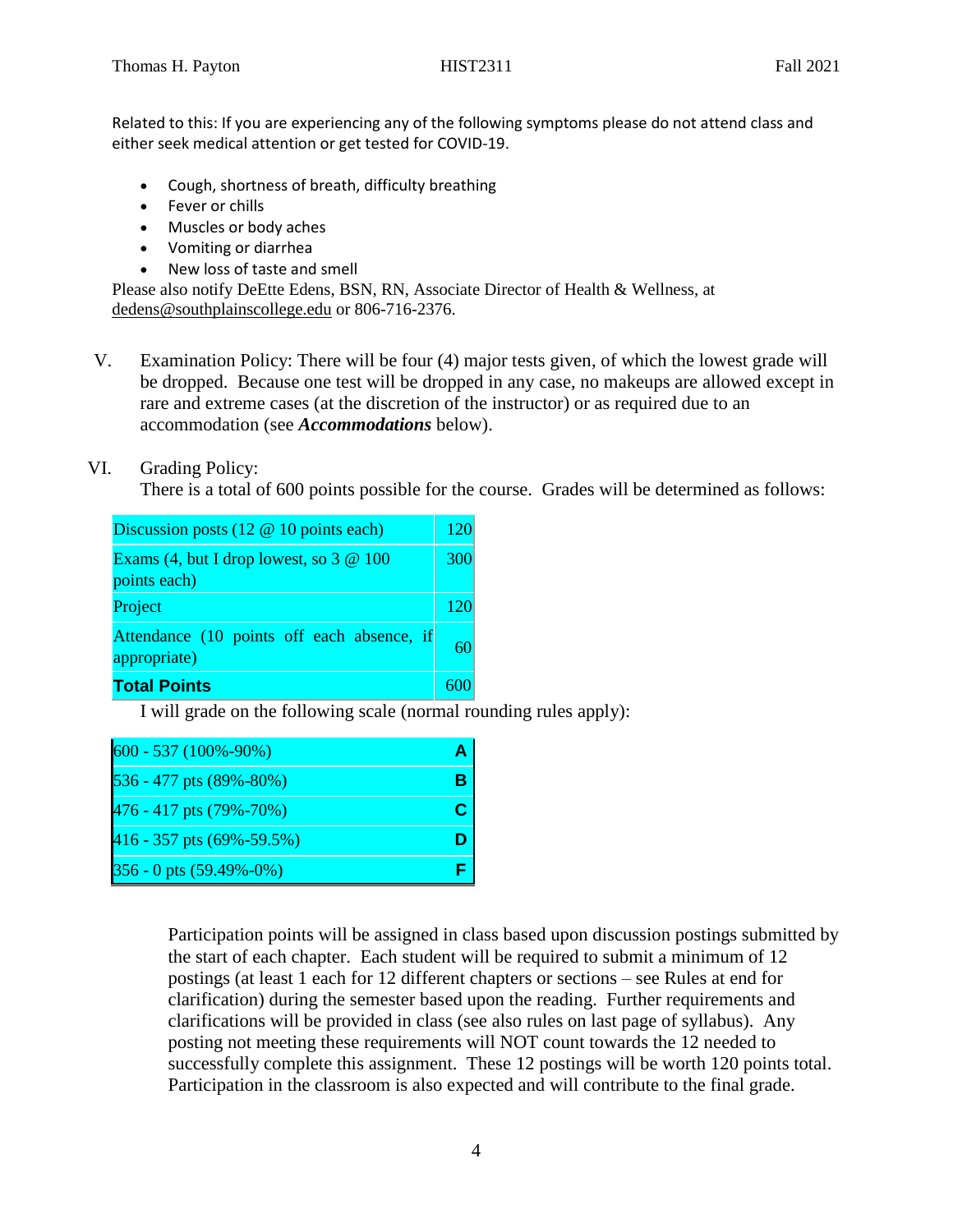VII. General Course Outline: The following course outline is subject to change during the semester as may be necessary.

> Chpts. 1 - 4 Test 1 Chpts. 5 - 7 Test 2 Chpts. 8 - 11 Test 3 Chpts. 12-14 Test 4 (FINAL)

Tests will generally follow the pattern of 80% multiple choice, True/False, matching; and 20% short answer or fill in the blank (spelling and grammar WILL be graded). The final will not be comprehensive.

Class project/presentation: look over table of contents then get with me within the first 2 weeks of the semester on a topic related to this class you would like to cover. If the topic is approved, I'll give you the date when that presentation would tie in. Each presentation will consist of a 3 to 5 page paper including bibliography and a PowerPoint presentation of your topic to the class. This presentation will include Q&A at the end.

- VIII. **SPC Policy regarding "standard English":** All written assignments should be presented using the conventions of Standard Written English. South Plains College requires all students to become proficient in "academic English," a form of English that is typically used in academic, professional, and business contexts. While slang, regional idioms, and informal kinds of self-expression are appropriate in some contexts, they are out of place in academic writing. Writing instructors and professors in courses across the campus expect all students to demonstrate proficiency in using the conventions of academic English in their written work, whether it is in-class exams or take-home essays.
	- IX. **Student Privacy:** South Plains College is bound by the Texas Open Records Law and the Family Educational Rights and Privacy Act of 1974. Information regarding these topics can be found in the South Plains College Catalog. As far as this class is concerned, I will NOT release or discuss your class performance, grades, averages, or attendance with anyone but you. This means that your parents, class counselors, principals, or any other interested party will not gain this information from me – if they need this sort of information they must ask you for it.

## X. ACCOMMODATIONS:

DIVERSITY STATEMENT: In this class, the teacher will establish and support an environment that values and nurtures individual and group differences and encourages engagement and interaction. Understanding and respecting multiple experiences and perspectives will serve to challenge and stimulate all of us to learn about others, about the larger world and about ourselves.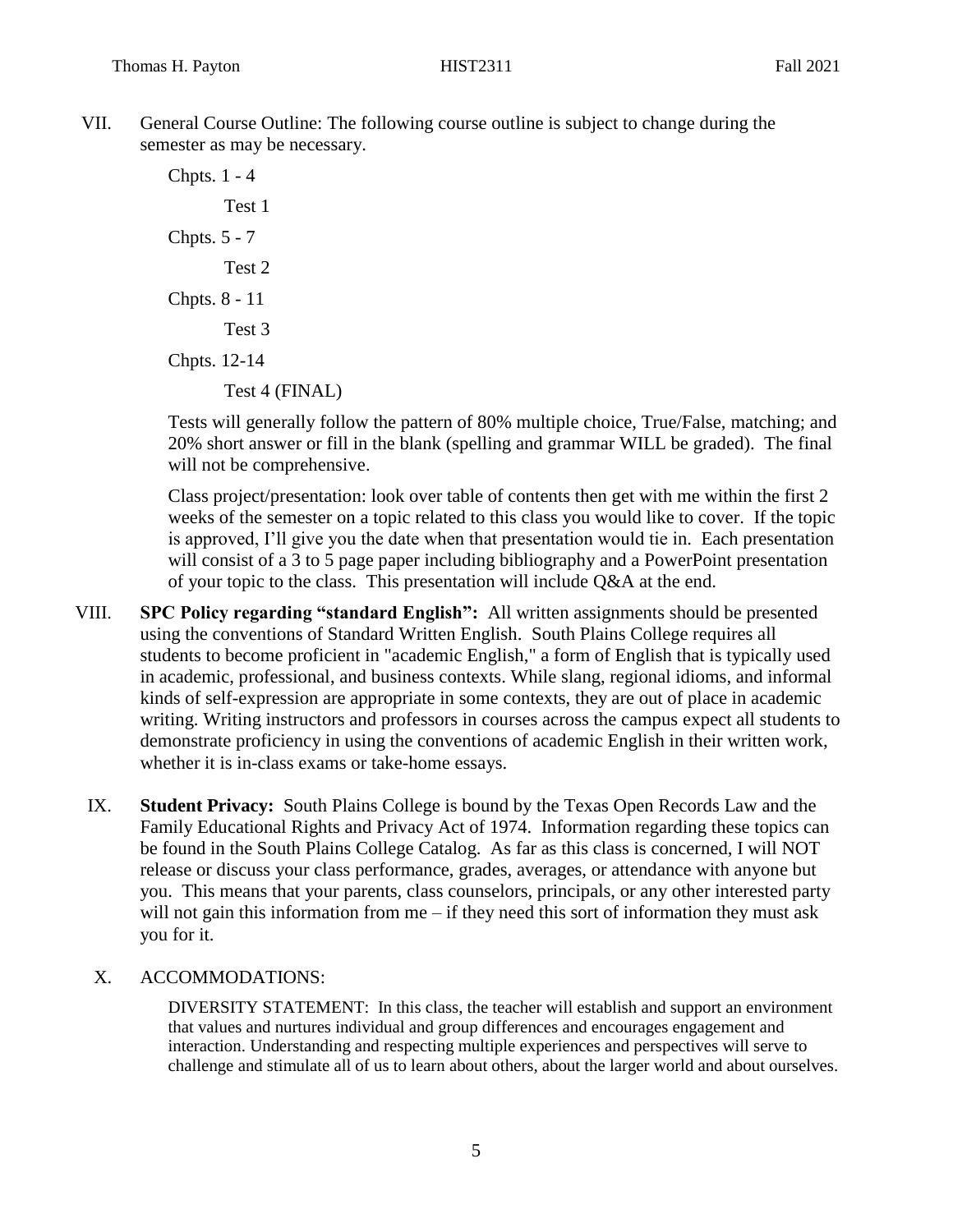By promoting diversity and intellectual exchange, we will not only mirror society as it is, but also model society as it should and can be.

EQUAL OPPORTUNITY: South Plains College strives to accommodate the individual needs of all students in order to enhance their opportunities for success in the context of a comprehensive community college setting. It is the policy of South Plains College to offer all educational and employment opportunities without regard to race, color, national origin, religion, gender, disability or age.

DISABILITY STATEMENT: Students with disabilities, including but not limited to physical, psychiatric, or learning disabilities, who wish to request accommodations in this class should notify the Disability Services Office early in the semester so that the appropriate arrangements may be made. In accordance with federal law, a student requesting accommodations must provide acceptable documentation of his/her disability to the Disability Services Office. For more information, call or visit the Disability Services Office at Levelland Student Health & Wellness Center 806-716-2577, Reese Center (also covers ATC) Building 8: 806-716-4675, Plainview Center Main Office: 806-716-4302 or 806-296-9611, or the Health and Wellness main number at 806-716-2529.

PREGNANCY: If you are pregnant, or have given birth within six months, Under Title IX you have a right to reasonable accommodations to help continue your education. To activate accommodations you must submit a Title IX pregnancy accommodations request, along with specific medical documentation, to the Director of Health and Wellness. Once approved, notification will be sent to the student and instructors. It is the student's responsibility to work with the instructor to arrange accommodations. Contact Chris Straface, Director of Health and Wellness at 806-716-2362 or email [cstraface@southplainscollege.edu](mailto:cstraface@southplainscollege.edu) for assistance.

- **XI. Campus Concealed Carry syllabus statement: Campus Concealed Carry - Texas Senate Bill - 11 (Government Code 411.2031, et al.) authorizes the carrying of a concealed handgun in South Plains College buildings only by persons who have been issued and are in possession of a Texas License to Carry a Handgun. Qualified law enforcement officers or those who are otherwise authorized to carry a concealed handgun in the State of Texas are also permitted to do so. Pursuant to Penal Code (PC) 46.035 and South Plains College policy, license holders may not carry a concealed handgun in restricted locations. For a list of locations, please refer to the SPC policy at: [\(http://www.southplainscollege.edu/human\\_resources/policy\\_procedure/hhc.php\)](http://www.southplainscollege.edu/human_resources/policy_procedure/hhc.php) Pursuant to PC 46.035, the open carrying of handguns is prohibited on all South Plains College campuses. Report violations to the College Police Department at 806-716-2396 or 9-1-1.**
- **XII. Academic Integrity: It is the aim of the faculty of South Plains College to foster a spirit of complete honesty and a high standard of integrity. The attempt of any student to present as their own work any work which they have not honestly performed, is regarded as a most serious offense and renders the offender liable to serious consequences, up to and including possible suspension. Students should refer to the SPC General Catalog policy regarding consequences for cheating and plagiarism (see "Academic Integrity" and "Student Conduct" sections).**